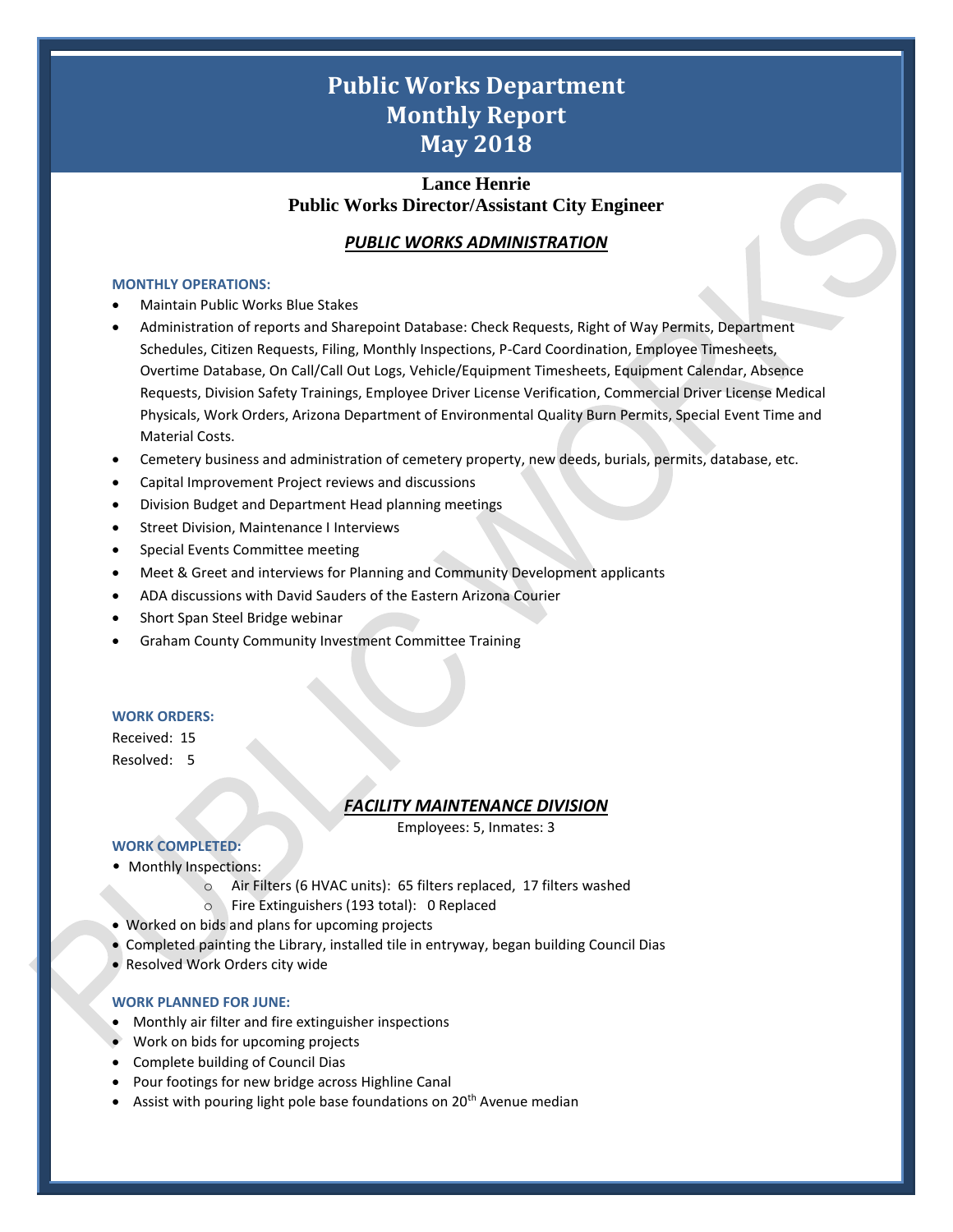# *LANDFILL DIVISION*

Employees: 2, Inmate(s): 1





- Green Waste: 23.86 Tons
- Number of tires (County wide) delivered to Landfill: 62
- Number of large and small animals delivered to Landfill: 20
- Landfill continues to utilize inmates to clean up windblown litter and maintenance on the property

# *PARKS AND CEMETERY DIVISION*

Employees: 5, Inmates: 2

2

#### **WORK COMPLETED:**

- Annex fountain repairs completed new coating and lighting installed
- Continue weed spraying and regular maintenance of city lawns, landscaping, cemetery and airport
- Safford Pool opened up for summer
- Wells at 14<sup>th</sup> Avenue soccer field repaired/replaced
- Continue trimming Mesquite trees at the Archery Range
- Began work on Airport grounds per annual inspection report

#### **WORK PLANNED FOR JUNE:**

- Continue weed spraying and regular maintenance of city lawns, landscaping, cemetery and airport
- Continue Airport cleanup per annual inspection report
- Repair Trap Pit thrower at Dry Lake
- Assist with pouring light pole base foundations on 20<sup>th</sup> Avenue median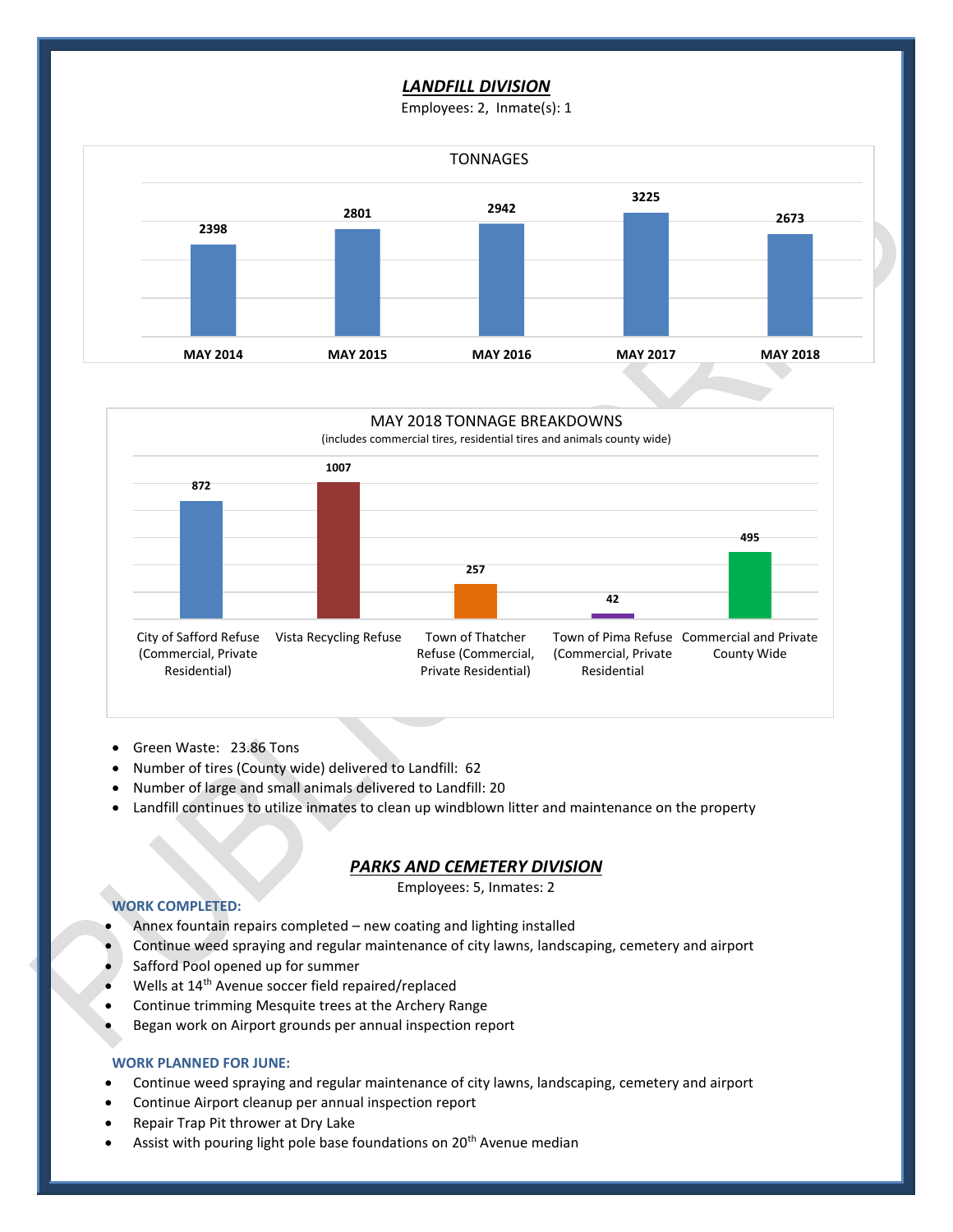# *SANITATION DIVISION*

Employees: 5, Inmates: 2

### • **WORK ORDERS:**

Received: 33 Resolved: 33 Repairs/Replacements: 17

# CITY OF SAFFORD RESIDENTIAL & COMMERCIAL REFUSE PICK UP







• Friedman Recyclables Current Market Value:

| 2017     |            |             | 2018             |              |  |  |
|----------|------------|-------------|------------------|--------------|--|--|
| $\circ$  | Julv:      | \$25.00/Ton | • January:       | $$1.00/T$ on |  |  |
| $\Omega$ | August:    | \$15.00/Ton | • February:      | $$1.00/T$ on |  |  |
| $\circ$  | September: | \$1.00/Ton  | • March:         | $$1.00/T$ on |  |  |
| $\Omega$ | October:   | \$1.00/Ton  | $\bullet$ April: | $$1.00/T$ on |  |  |
| $\Omega$ | November:  | \$1.00/Ton  | $\bullet$ May:   | $$1.00/T$ on |  |  |
| $\Omega$ | December:  | \$1.00/Ton  |                  |              |  |  |

| · January:  | $$1.00/T$ on |
|-------------|--------------|
| • February: | \$ 1.00/Ton  |
| • March:    | $$1.00/T$ on |
| • April:    | \$ 1.00/Ton  |
| $•$ May:    | $$1.00/T$ on |

• Town of Thatcher Recycling Tonnage: (Recycling Campaign began in July 2017)

| 2017    |              |           | 2018               |           |  |
|---------|--------------|-----------|--------------------|-----------|--|
| $\circ$ | July:        | 2.32 Tons | $\bullet$ January: | 4.02 Tons |  |
| $\circ$ | August:      | 4.63 Tons | • February:        | 4.56 Tons |  |
|         | o September: | 3.91 Tons | $\bullet$ March:   | 5.68 Tons |  |
| $\circ$ | October:     | 3.46 Tons | $\bullet$ April:   | 5.63 Tons |  |
| $\circ$ | November:    | 5.00 Tons | $\bullet$ May:     | 4.66 Tons |  |
| $\circ$ | December:    | 4.26 Tons |                    |           |  |

3